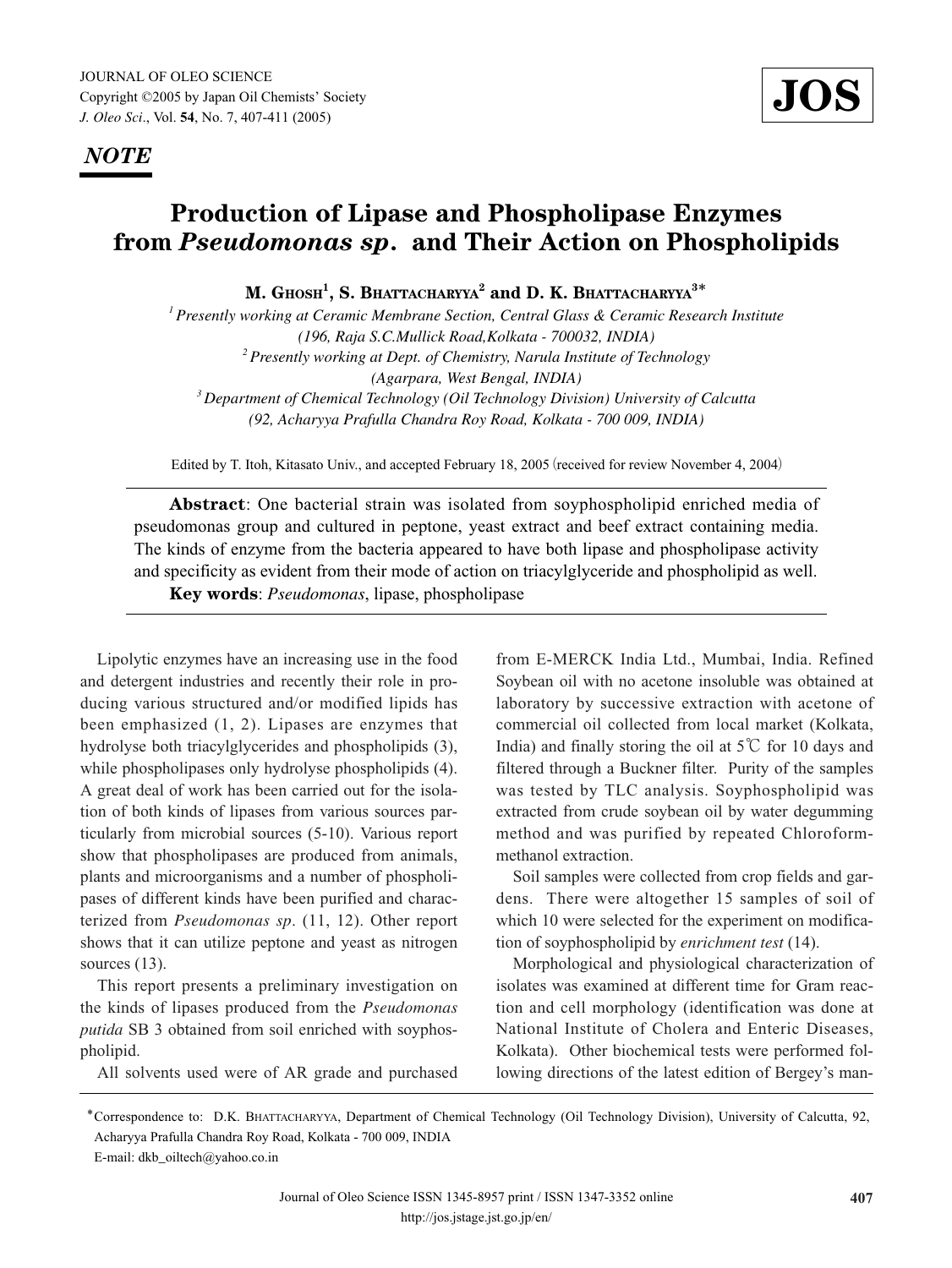ual (15).

Cultures were incubated in the sterilized nutrient media (consisting of 1g beef extract, 2g yeast extract, 5g peptone, and 0.5g sodium chloride in 1000mL of distilled water) with shaking at  $37^{\circ}$  for 3 - 15 days. The pH of the medium was kept nearly at 7.0. To the resulting culture broth  $0.1\%$  (w/v) of deoiled phospholipid was added as substrate and incubated at 37℃ under continuous shaking. Samples from the cultures as well as from sterile controls were collected and analyzed by thin layer chromatography.

The hydrolytic activity of enzymes was determined by cupric-acetate method (16). To monitor the enzyme reaction, 1 mL of the culture supernatant was taken in a screw capped test tube, which was solubilized in 1mL of standard phosphate buffer, pH 7.0, followed by the addition of four drops groundnut oil (GNO). The testtube was then shaken vigorously at 162 strokes/min in a shaker at 37℃ for 30 min. At the end of the reaction, 6(N) HCl and 5 mL of isooctane was added to stop the reaction and to extract the free fatty acids (FFA). Then 1 mL of clear isooctane in the upper layer was carefully drawn into a test-tube and its free fatty acid content was determined from the standard curve by the above method (1U of enzyme activity  $= \mu$  mol of FFA produced/min.)

Of all the bacteria isolates, a particular gram negative, rod shaped strain, SB 3 was found to produce the enzyme to a considerable extent.

Preparation of the acetone powdered form of the lipase & phospholipase was done by taking 60 mL of the culture medium (72 h) mixed with 60 mL acetone and keeping it for 1h at  $0^{\circ}$  in a refrigerator. This was then centrifuged in a cold centrifuge at  $4^{\circ}$ C at  $15,000g$ for 20 min. The clear liquid at the top was decanted and the whole residual mass was dried in a vacuum at 40℃ for 1h. The powder form of enzyme was stored at  $-30^{\circ}$ 

Esterification activity of enzymes was measured (17) with butyric acid (0.16 mol) and butanol (0.33 mol) in n-heptane. The experiment with each lipase was set up with 50 mL stoppered conical flask containing 3 mL of stock solution with the appropriate quantity of the lipase. Butanol did not react with butyric acid in the absence of the lipase within 2 h employed for measuring the activity.

Assay of phospholipase enzymes was done by the action of isolated enzymes on phospholipid. As phospholipids can be hydrolysed by both lipase and phospholipase enzymes and to ascertain therefore the phospholipase activity in the enzyme mixture, the detail analysis of the hydrolysed product should be determined. The deoiled phospholipid (about 0.4g) was taken in a conical flask, 1 mL phosphate buffer along with 1 mL supernatant from the culture was added and the mixture was shaken for 30 min at 37℃. The reaction was terminated by the addition of 1 ml of 1 (M) HCl and then the culture treated phospholipids were extracted with chloroform/methanol (3:1, v/v) mixture. The extracted mixture was spotted on a TLC plate. First the plate was developed with Hexane and Ether (80:20, v/v) to separate the neutral lipids. The neutral lipids (DG, MG, and FFA) were visualized by iodine vapour and again extracted back from TLC plate with petroleum ether solvent (40 -  $60^{\circ}$ C). The phospholipid fraction was again spotted on TLC plate and the plate was developed with chloroform/methanol/water (30:10:1 by vol). The spots were visualized by iodine vapour and extracted back by petroleum ether (40 - 60℃).

Gas Liquid Chromatogram gave the fatty acid composition of the products after preparing FAME of corresponding fatty acids (18).

Among the eight strains that were found to synthesize lipase, strain SB 3 shows the highest lipase activity of about 0.54 U/ml as determined by the cupric acetate method (**Table 1**) and gram staining and morphological test of that strain is given in (**Table 2**).

| . .<br>$\overline{\phantom{a}}$ |                                       |  |
|---------------------------------|---------------------------------------|--|
| Strain                          | Specific activity of Lipase<br>(U/ml) |  |
| SB <sub>1</sub>                 | 0.12                                  |  |
| SB <sub>2</sub>                 | 0.11                                  |  |
| SB <sub>3</sub>                 | 0.54                                  |  |
| SB <sub>4</sub>                 | 0.03                                  |  |
| SB <sub>5</sub>                 | 0.51                                  |  |
| SB <sub>6</sub>                 | 0.23                                  |  |
| SB <sub>7</sub>                 | 0.33                                  |  |
| SB <sub>8</sub>                 | 0.04                                  |  |

**Table 1** Specific Activity of Bacterial Strains Isolated from Soyphospholipid Enriched Soil.

(1U of enzyme activity = 1  $\mu$ mol of FFA produced/ min)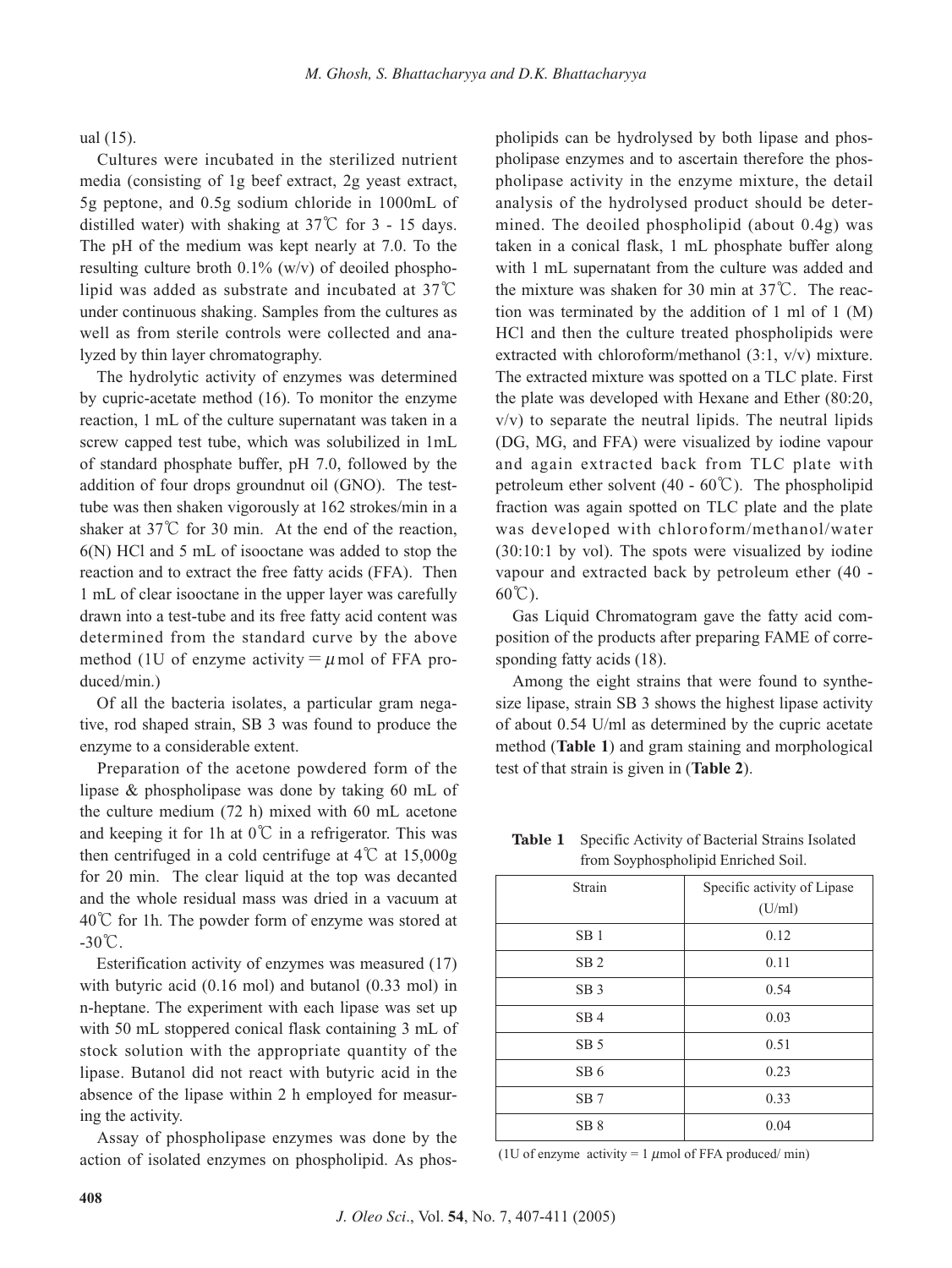| Characteristics                             | Strain<br>SB <sub>3</sub> |  |
|---------------------------------------------|---------------------------|--|
| Gram                                        | Negative                  |  |
| Shape                                       | Rod                       |  |
| Number of flagella                          | >1                        |  |
| Fluorescent, diffusible pigments<br>$^{+}$  |                           |  |
| Non-diffusible no fluorescent pigments      |                           |  |
| Poly- $\beta$ -hydroxybutyrate accumulation |                           |  |
| Growth at $41^{\circ}$ C                    |                           |  |
| Growth at 4°C                               | d                         |  |
| Oxidase reaction                            | $^+$                      |  |
| Denitrification                             |                           |  |
| Gelatin hydrolysis                          |                           |  |
| Starch hydrolysis                           |                           |  |
| Utilisation of: Glucose                     | $^+$                      |  |
| Trehalose                                   |                           |  |
| 2-Ketogluconate                             | $^{+}$                    |  |
| meso-inositol                               |                           |  |
| Geraniol                                    |                           |  |
| 1-Valine                                    | $^{+}$                    |  |
| $\beta$ -Alanine                            | $^{+}$                    |  |
| l-Arginine                                  | $^+$                      |  |
| Nitrate used as a nitrogen source           | $^+$                      |  |

**Table 2** Identification of Bacterial Strains.

Table 3 Comparison of Hydrolytic Activities of Lipases Obtained from SB 3 between Triacylglycerol and Phospholipid.

| Sample                                               | Hydrolysis of<br>triacylglycerol | Hydrolysis of<br>phospholipid |
|------------------------------------------------------|----------------------------------|-------------------------------|
| with culture medium<br>containing no<br>phospholipid | $0.31 \pm 0.01$                  | $0.49 \pm 0.11$               |
| with culture medium<br>containing<br>phospholipid    | $0.54 \pm 0.09$                  | $0.73 + 0.18$                 |

The higher hydrolytic activity of the strain towards phospholipid (**Table 3**) led to think about the presence of phospholipase enzyme which could be assessed by activities of the said enzyme on phospholipid itself. The effect of phospholipid in the culture medium in  $1\%$ level could also be understandable from the results shown in the **Table 3**.

When the phospholipid was hydrolysed with the enzyme isolated from the medium without any phospholipid, the fatty acid composition of the lysophospholipid obtained was almost similar to that obtained from the control system. This fact implies that the kind of lipase present in this enzyme preparation is either of random in nature or it is a mixture of lipase and phospholipase although have not been identified.

The kinds of enzymes collected from culture medium (of 72 and 96 h) with and without phospholipid were reacted with deoiled phospholipid in presence of phosphate buffer at pH 7 in order to ascertain the nature of hydrolyzed products. The resultant masses were extracted with chloroform and methanol, dried over sodium-sulphate and finally spotted on TLC plates. The plates were developed with Hexane: Diethyl ether  $(60:40, v/v)$  and the spots were visualized by iodine vapour. In order to characterize the kinds of lipase obtained from no phospholipid medium, soyphospholipid was hydrolysed and the hydrolysis product were separated by TLC when two spots -- one of lysophospholipid and one of free fatty acid along with original phospholipid were visualized. Similarly kinds of lipases obtained from phospholipid containing medium when used to hydrolyse soyphospholipid, four spots - two of diglycerides, one of lysophospholipid and one of free fatty acid along with the original phospholipid were visualized by TLC separation. This observation led to think about the presence of different types of lipases in the enzyme preparation. Although not purified, but it appears that there may be two varieties of phospholipases viz. phospholipase A2 and phospholipase C and / D are present in the enzyme obtained from the phospholipid containing medium. The formation of diacylglyceride indicates the cleavage of phosphate bond from the phospholipid molecule. The fatty acid composition of two diacylglycerides produced from the isolated enzyme is shown in **Table 4**. The two different diacylglycerides, both of similar composition, was found in case of enzyme obtained from phospholipid containing medium and the fact can only be justified by the acyl migration of the fatty acid molecule through glycerol backbone.

The esterification activity units are based on measurement of initial rates, which may also vary with tem-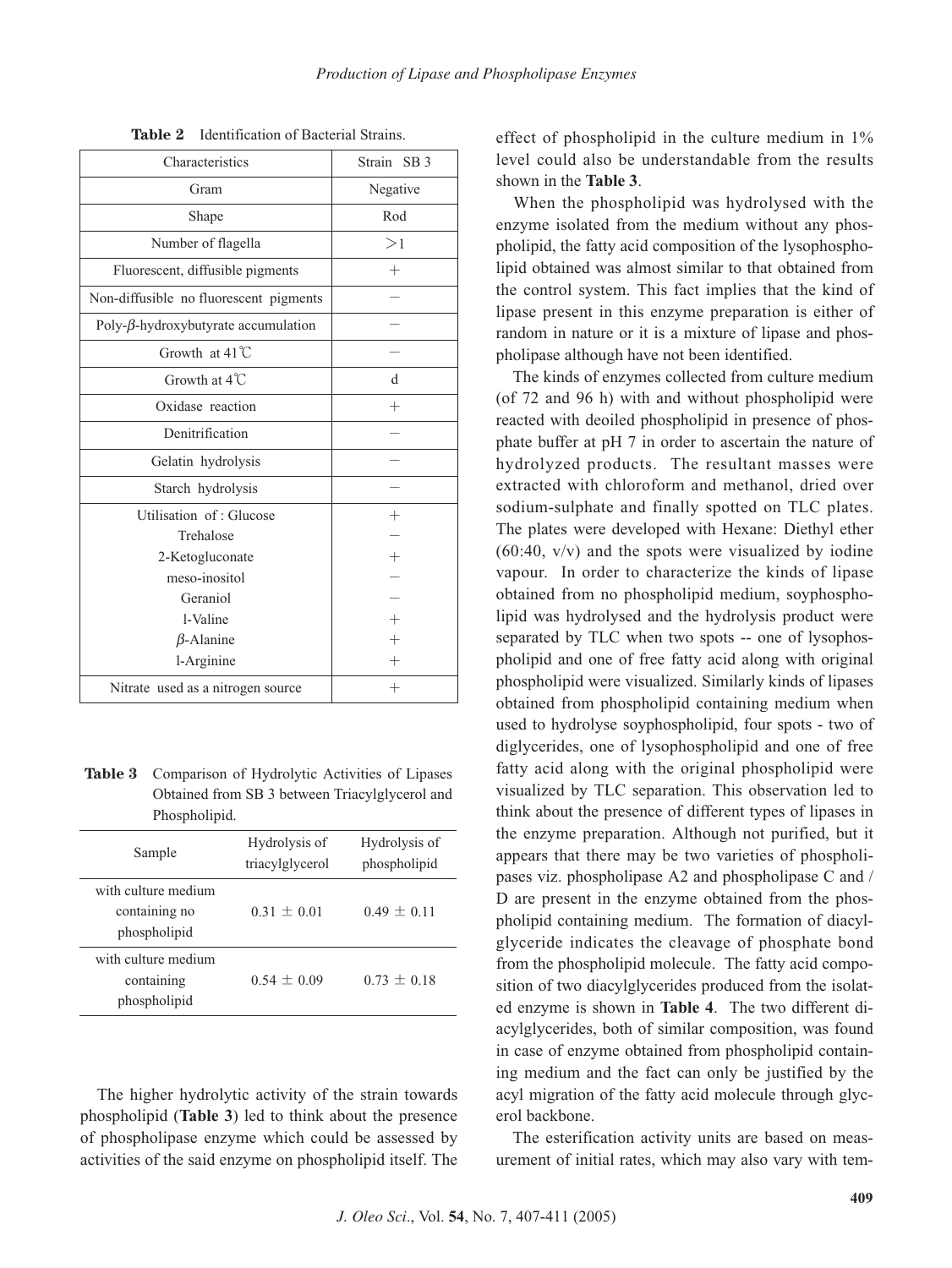| Sample                                                                      | $C_{16:0}$ | $C_{18:1}$ | $C_{18:1}$ | $C_{18:2}$ | $C_{18:3}$ |
|-----------------------------------------------------------------------------|------------|------------|------------|------------|------------|
| Original<br>soyaphospholipid                                                | 23.1       | 2.4        | 20.7       | 52.2       | 1.7        |
| Diacylglyceride obtained by<br>enzyme hydrolysis of<br>phospholipid (No. 1) | 31.6       | 3.6        | 25.6       | 36.1       | 0.9        |
| Diacylglyceride obtained by<br>enzyme hydrolysis of<br>phospholipid (No. 2) | 32.9       | 3.2        | 24.9       | 34.6       | 0.5        |

**Table 4** Fatty Acid Composition of the Diacylglycerides Produced from the Hydrolysis of Phospholipid by Enzymes Obtained from Phospholipid Containing medium.

Table 5 Comparison of the Esterification Activities between the Lipases Obtained from SB 3.

| Lipase                                                     | Esterification activity in 1 $\mu$ mol of butyric<br>acid consumed per min per mg lipase |
|------------------------------------------------------------|------------------------------------------------------------------------------------------|
| Lipase obtained from the no phospholipid<br>medium         | $0.36 \pm 0.9$                                                                           |
| Lipase obtained from the medium<br>containing phospholipid | $0.67 \pm 0.11$                                                                          |

perature and lipase source. The esterification of butanol with butyric acid was studied at 30, 40, 50 and 60℃. At 30 and 40℃, the extent of conversion was not satisfactory for accurate measurement of titre volumes. At 60℃, the reaction did not exhibit any regularity in esterification behavior. Hence, only data obtained at 50℃ is shown in **Table 5**. The results were highly reproducible. Although, the water activity of the reaction system was not determined. These results again prove the production of lipase enzymes with higher esterification activity in presence of phospholipid in the culture medium.

The production of lipase by *Pseudomonas species* is not uncommon. But simultaneous production of lipase and phospholipase by regulating the culture medium is prima facie new. This could be a valuable and potential finding to isolate phospholipase enzymes along with lipase from *Pseudomonas species*.

## **References**

- 1. K. HATA, M. MATSUKARA, H. TANEDA and Y. FUJITA, Mill Scale Application of Enzymatic Pitch Control during Paper Production, *Enzymes For Pulp And Paper Processing* (T.W. JEFFRIES and L. VIIKARI, ed.), ACS Symposium Series, Washington DC, pp. 280-296 (1996).
- 2. Y. FUJITA, H. AWAJI, M. TANEDA, K. HATA, H. SHIMOTO, M. SHARYO, H. SAKAGUCHI and K. GIBSON, Recent Advances in Enzymatic Pitch Control, *Tappi Journal*, Vol. **75**, 117-122 (1992).
- 3. K.D. MUKHERJEE, Lipase Catalysed Reactions for Modification of Fats and other Lipids, *Biocatalysis*, Vol. **3**, 277-293 (1990).
- 4. M. DOOLITTLE and K. REUE, Lipase and Phospholipase Protocols, *Lipase and Phospholipase Protocols*, Humana Press Inc, USA, pp. 1-334 (1999).
- 5. E. ESPINOSA, S. SANCHEZ and A. FARRES, Nutritional Factors Affecting Lipase Production by *Rhizopus delemar, Biotechnol Lett*, Vol. **12**, 204-209 (1990).